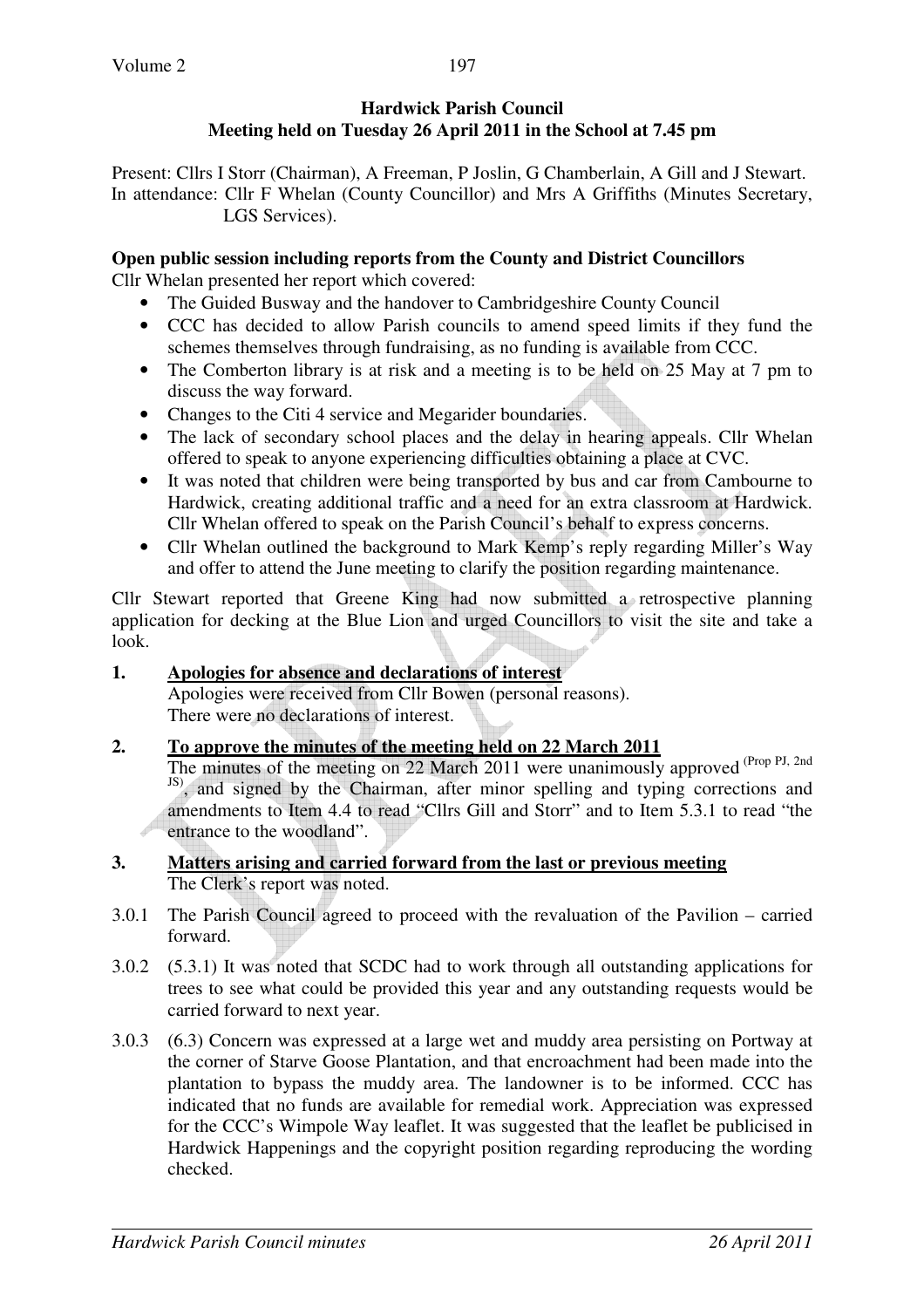- 3.1 Dogs on Recreation Ground to consider if dog control orders are required Consideration was given to the advice from Paul Clayden of LCAS and the defra guidance notes. The Parish Council agreed that no action was required at this time.
- 3.2 HSSC response re picket fence and repair to external soil drainage

The response of HSSC was noted. It was agreed to respond that the Parish Council was not in a position to fund a picket fence, and would respectfully request that any committee members or staff who witnessed untoward activity with footballs should ask those involved to stop.

The drain blockage was noted. It was agreed to write to a resident to enquire as to the outcome of his investigation into the problem.

 $\bigoplus$ 

- 3.3 Reply from SCDC re planning site notification The reply from SCDC was noted. No further action.
- 3.4 (3.5) Millers Way response from CCC The reply from Mark Kemp was noted and it was agreed to take up his kind offer to attend the June meeting to explore the options available. Cllr Stewart undertook to investigate whether any information was available in the archives.

# **4. Correspondence/communications received**<br>4.1 Request from Church for S137 donation towa

- Request from Church for S137 donation towards insurance
	- The request from St Mary's Church for assistance with the insurance premium and 50% of the grass cutting invoice, was considered. In accordance with its powers under Section 137 of the Local Government Act, 1972, it was unanimously agreed <sup>(Prop GC,</sup> <sup>2nd AF)</sup> that the Council donate to St Mary's Church the sum of £1400.68 to cover the costs of the insurance, and also unanimously agreed (Prop JS, 2nd AG) to donate to St Mary's Church the sum of £320 (being approximately 50% of the cost of grass cutting £639.78), which, in the opinion of the Council, is in the interests of the area and its inhabitants. It was observed that the lych gate was in a poor state of repair.
- 4.2 Grounds by Rounds proposal of fixed rate for 2yrs' grass cutting contract extension The request for the extension of the contract by a further two years to 31 March 2014, subject to prices being held, was unanimously approved  $P_{\text{top}}$   $\text{P1, 2nd AF}$ .
- 4.3 CCC Integrated Plan Noted. The Parish Council had no comments to make.
- 4.4 SCDC Guidance on Affordable Rural Housing The response from SCDC was noted.

#### **5. Planning applications and decision notices**

#### 5.1 Planning applications received

- 5.1.1 S/0686/11 21 Egremont Road construction of rear single storey infill extension It was unanimously agreed  $^{(Prop \, GC, 2nd \, PJ)}$  to recommend approval.
- 5.1.2 S/0629/11 8 Pippin Walk single storey rear extension It was unanimously agreed  $^{(Prop G\bar{C}, 2nd PJ)}$  to recommend approval.
- 5.1.3 S/0590/11 9 Manor Crescent single storey rear extension It was unanimously agreed  $^{(Prop \, GC, 2nd \, PJ)}$  to recommend approval.
- 5.1.4  $S/2309/10 53$  Hall Drive amended application It was unanimously agreed  $^{(Prop \, GC, 2nd \, PJ)}$  to recommend approval.
- 5.1.5 <u>S/0377/11 5 Pershore Road</u> It was unanimously agreed  $^{(Prop \, GC, 2nd \, PJ)}$  to recommend approval.
- 5.1.6 S/00730/11/CC Hardwick Primary School Erection of 4 bay mobile classroom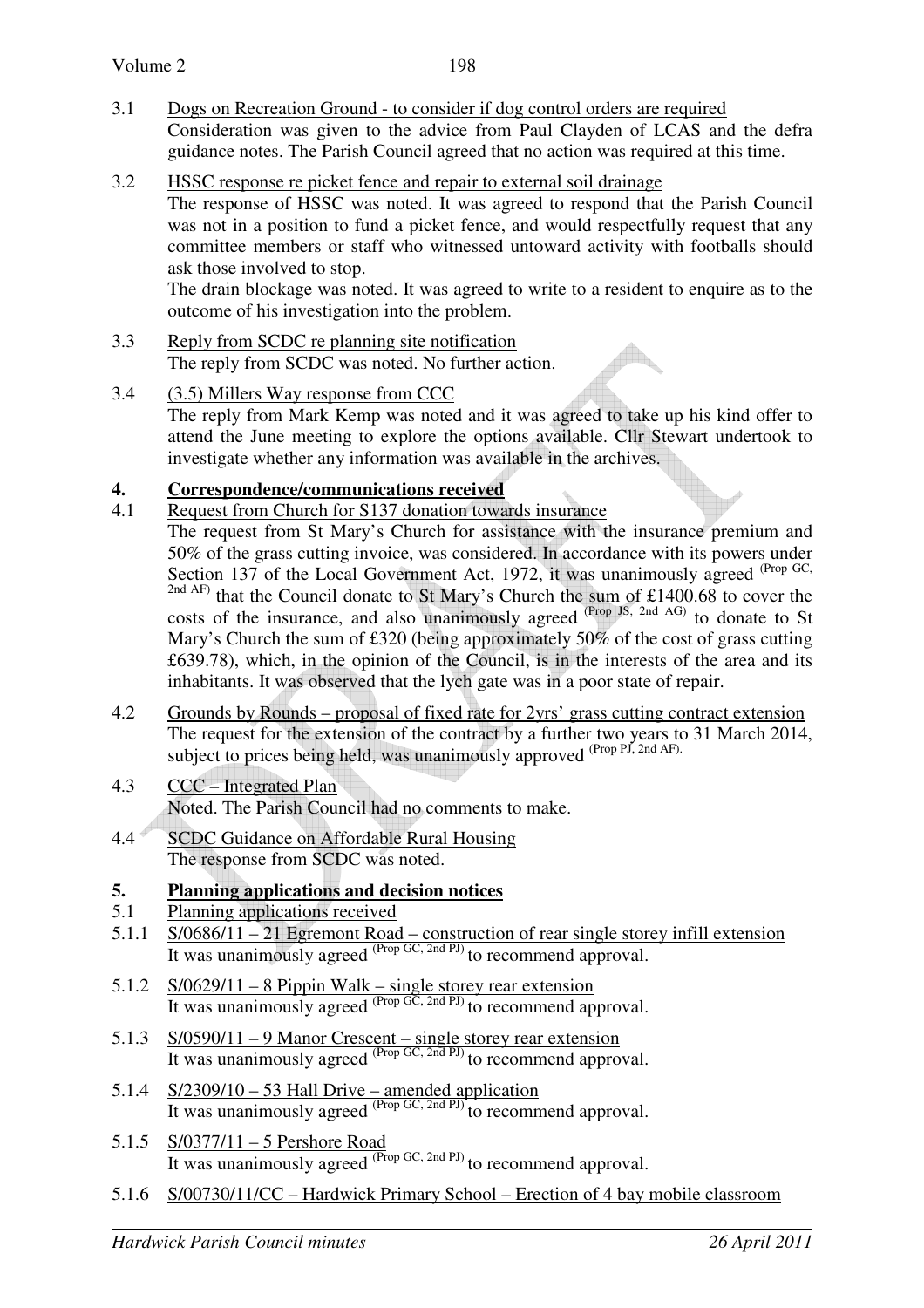It was agreed <sup>(Prop GC, 2nd PJ)</sup> to recommend refusal and to write to CCC explaining the reasons, as follows:

- 1. The Parish Council considers it inappropriate and unfair to the children involved for children as young as four years old to be transported to school from Cambourne to Hardwick.
- 2. The Parish Council believes that land is available at the existing schools in Cambourne, which is the most logical place for additional provision, and would eliminate the costs of transport.
- 3. Many parents bring their children to school by car, creating traffic congestion, pollution, which is hazardous.
- 4. The proposal considerably reduces the play area available for the children.

It was agreed that Cllr Whelan should be nominated to speak on behalf of the Parish Council at the Planning Committee at Shire Hall and the appropriate notice given of the wish to speak. A copy of the letter is to be sent to Cllr Whelan.

- 5.2 SCDC Decision and appeal notices None.
- 5.2.2 Planning Inspectorate: Ref 2140247: 345 St Neots Road, Hardwick, CB23 7QL It was noted that the Inspector had approved the appeal against refusal by SCDC.
- 5.3 Tree works applications None.

### **6. Members reports and items for decision**

6.1 Recreation Ground drainage – The Way Forward Minutes of the meeting between interested parties had been circulated and the comments noted.

#### 6.2 Report on SCDC Parish Liaison meeting held on 29 March

 Cllr Gill reported on the meeting attended by himself and Cllr Storr. Topics discussed included changes to the Standards Committee role and the appointment of a working party to decide on an alternative scheme; the community structure levy; Travellers' sites.

## **7. Finance, risk assessment and procedural matters**

7.1 To receive the financial report and approve the payment of bills

The financial report was received and considered and invoices and bank statements were checked. The payments as listed in the report, plus Dynorod £91.20, were unanimously approved for payment  $P_{\text{rop}}$  GC, 2nd AF). Credits received since the last meeting were noted.

| Grounds by Rounds (grass cutting)   | £294.01  |
|-------------------------------------|----------|
| Victoire Press Ltd (newsletter)     | £585.00  |
| Town and Country (tree works)       | £108.00  |
| LGS Services (admin support)        | £1228.88 |
| ROSPA (play equipment inspection)   | £381.60  |
| Came and Co (insurance)             | £2095.30 |
| C Edgley (newsletter reimbursement) | £16.15   |
|                                     |          |

A credit note from SCDC of £11.84 for the late arrival of a bin was noted.

#### 7.2 Street lighting – to decide on maintenance options

The Parish Council unanimously agreed  $(\text{Prop }GC, \text{2nd }AG)$  to obtain electricity from CCC and to accept the maintenance option from Balfour Beatty (Option 2).

On a proposition by the Chairman, it was agreed to vary the order of business to take